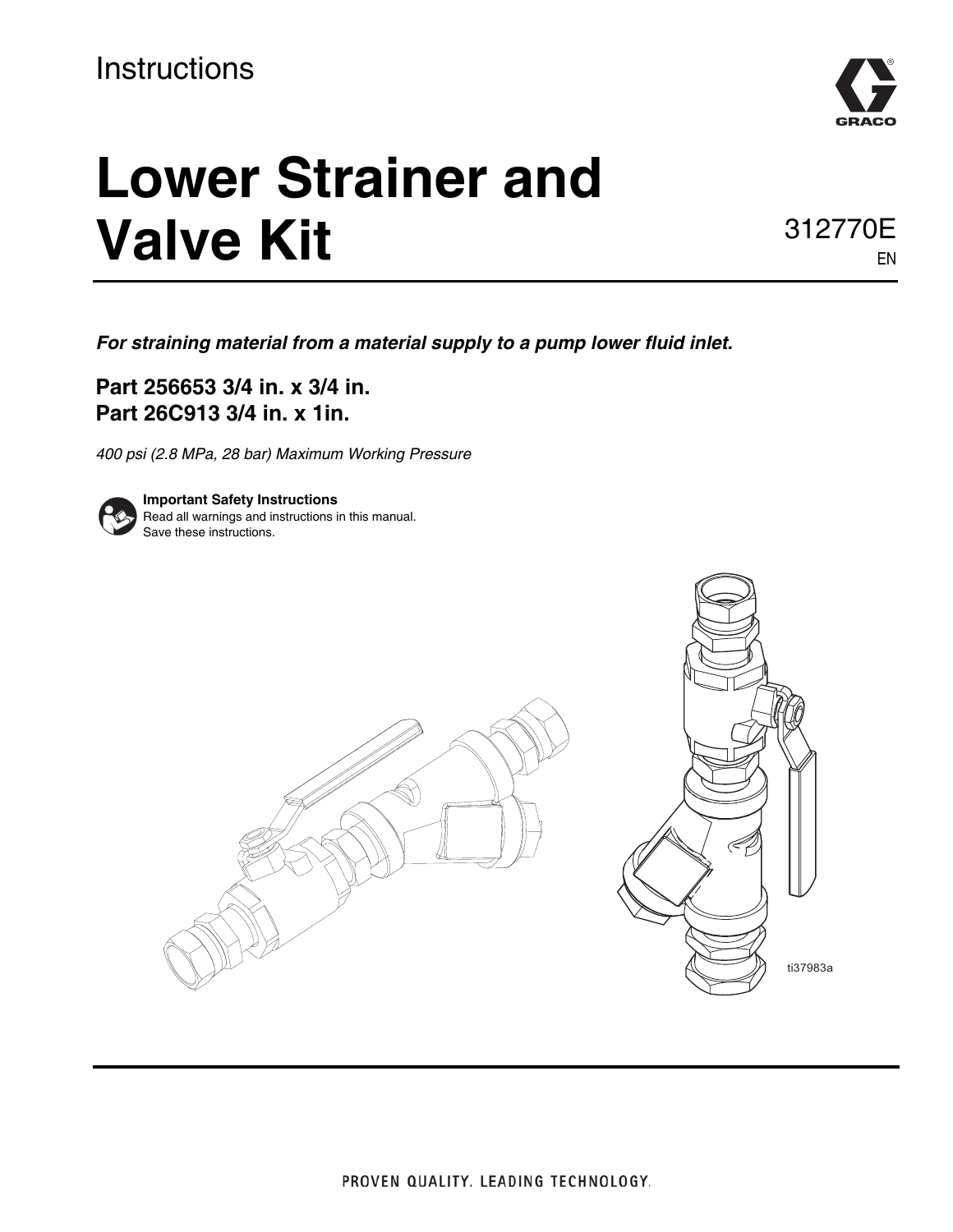# **Warnings**

The following warnings are for the setup, use, grounding, maintenance, and repair of this equipment. The exclamation point symbol alerts you to a general warning and the hazard symbol refers to procedure-specific risk. Refer back to these warnings. Additional, product-specific warnings may be found throughout the body of this manual where applicable.

| <b>AWARNING</b> |                                                                                                                                                                                                                                                                                                                                                                                                                                                                                                                                                                                                                                                                                                                                                                                                                                                                                                                                                                                                                                                                                                                                                                                                                                                                      |  |  |  |  |  |  |  |
|-----------------|----------------------------------------------------------------------------------------------------------------------------------------------------------------------------------------------------------------------------------------------------------------------------------------------------------------------------------------------------------------------------------------------------------------------------------------------------------------------------------------------------------------------------------------------------------------------------------------------------------------------------------------------------------------------------------------------------------------------------------------------------------------------------------------------------------------------------------------------------------------------------------------------------------------------------------------------------------------------------------------------------------------------------------------------------------------------------------------------------------------------------------------------------------------------------------------------------------------------------------------------------------------------|--|--|--|--|--|--|--|
|                 | <b>EQUIPMENT MISUSE HAZARD</b><br>Misuse can cause death or serious injury.<br>Do not operate the unit when fatigued or under the influence of drugs or alcohol.<br>Do not exceed the maximum working pressure or temperature rating of the lowest rated system<br>$\bullet$<br>component. See Technical Data in all equipment manuals.<br>Use fluids and solvents that are compatible with equipment wetted parts. See Technical Data in all<br>$\bullet$<br>equipment manuals. Read fluid and solvent manufacturer's warnings. For complete information<br>about your material, request MSDS forms from distributor or retailer.<br>Check equipment daily. Repair or replace worn or damaged parts immediately with genuine<br>$\bullet$<br>manufacturer's replacement parts only.<br>Do not alter or modify equipment.<br>$\bullet$<br>Use equipment only for its intended purpose. Call your distributor for information.<br>$\bullet$<br>Route hoses and cables away from traffic areas, sharp edges, moving parts, and hot surfaces.<br>$\bullet$<br>Do not kink or over bend hoses or use hoses to pull equipment.<br>$\bullet$<br>Keep children and animals away from work area.<br>$\bullet$<br>Comply with all applicable safety regulations.<br>$\bullet$ |  |  |  |  |  |  |  |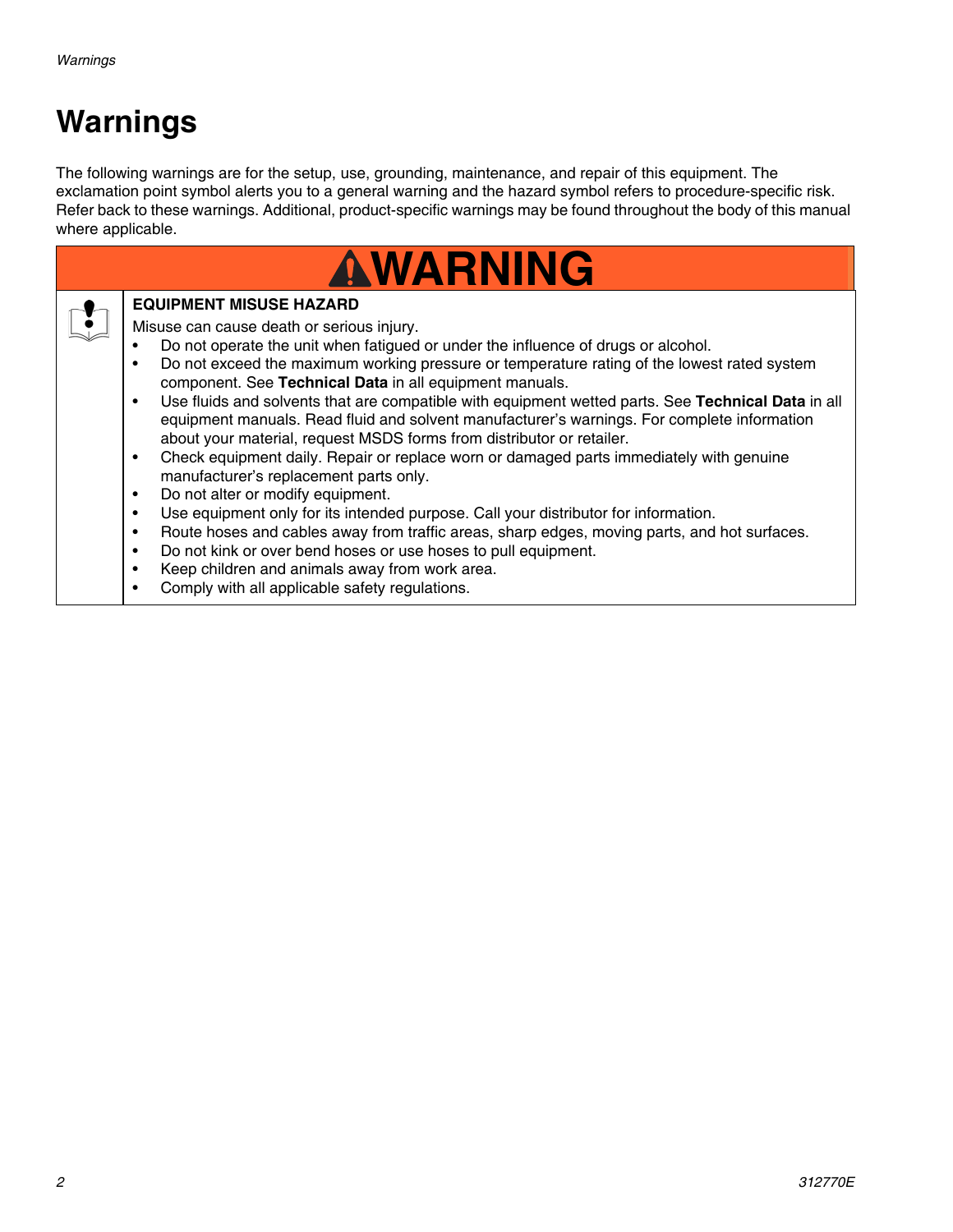# **Parts**

## **256653, 3/4 in. x 3/4 in. Fluid Inlet Kit**



| Ref. Part | <b>Description</b>          | Qtv. | Ref. Part | <b>Description</b>                        | Qty. |
|-----------|-----------------------------|------|-----------|-------------------------------------------|------|
|           | 109077 VALVE, ball, 3/4     |      | За        | 26A349 KIT, filter, replacement (2 pack)  |      |
| 2         | C20487 FITTING, nipple, hex |      |           | 26A350 KIT, filter, replacement (10 pack) |      |
| 3         | 101078 STRAINER, y          |      | - 5       | 118459 FITTING, union, swivel, 3/4 in.    |      |

### **26C913, 3/4 in. x 1 in. Fluid Inlet Kit**



# **California Proposition 65**

#### **CALIFORNIA RESIDENTS**

*A* WARNING: Cancer and reproductive harm – www.P65warnings.ca.gov.